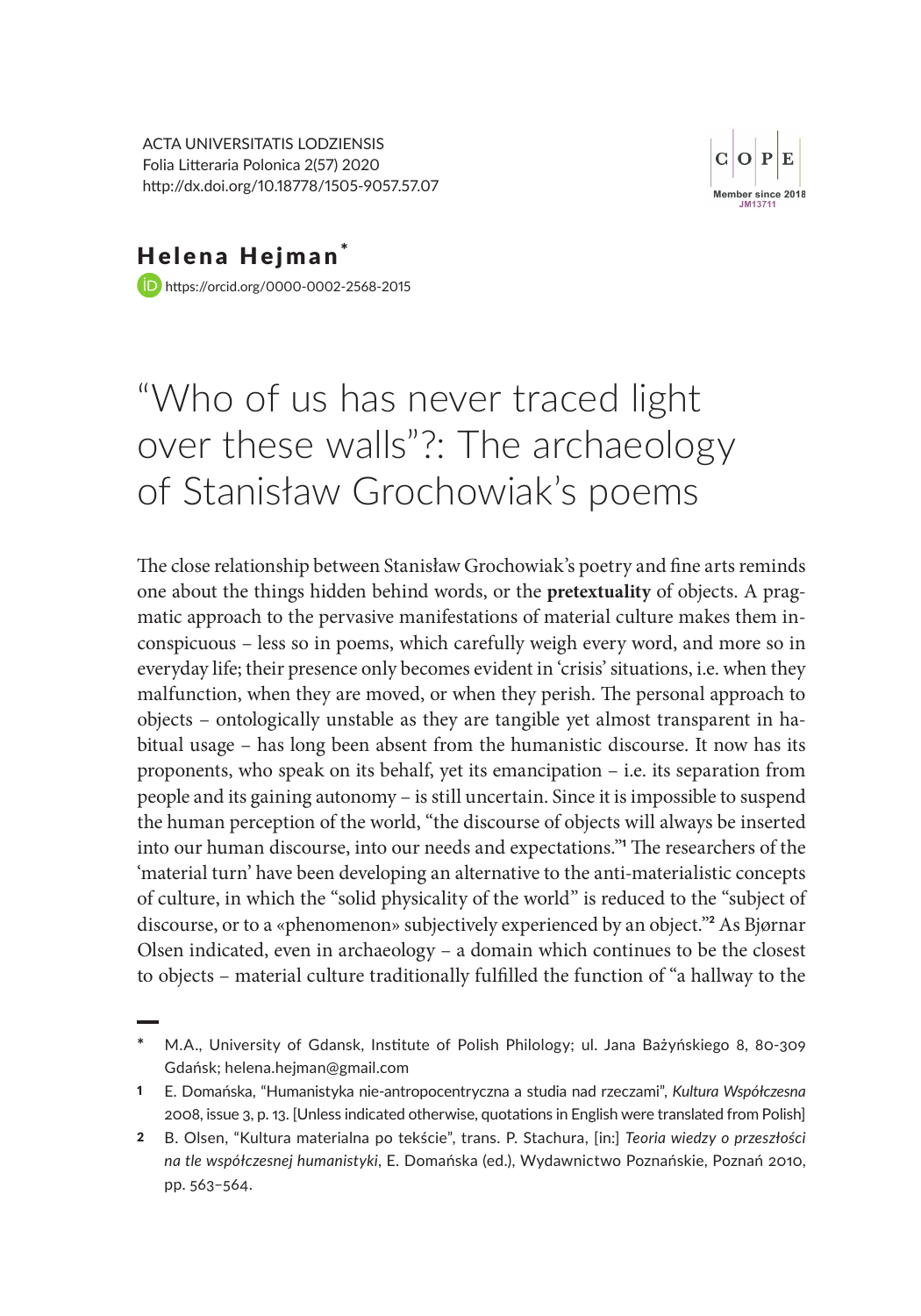true non-material culture"3; it constituted a pretext for reconstructions of its underlying principles, or for spinning narratives on civilisational processes which caused its forming. I shall leave aside the project of non-anthropocentric humanities. Grochowiak's poetry remains within the orbit of the subjective treatment of objects. By moving 'along' the wall through the poems titled "Płonąca żyrafa", "Malarstwo", "Zejście", and "Ars Poetica", one will not be able to find objects as they are. Nonetheless, one might reach the results of a poetic study of the personality and agency of 'extra-human factors'. One cannot free walls from text as they are inscribed in a poem as way points, and as way points they are perceived by poetic personas; yet one will see in them the mediators of actions, thoughts, and experiences. I shall apply Grochowiak's archaeological reading to Bruno Latour's exercise: "Specific tricks have to be invented to *make them* (objects – H. H.) *talk*, that is, to offer descriptions of themselves, to produce *scripts* of what they are making other – humans or nonhumans – do."<sup>4</sup> This task is difficult as (verbal) artefacts mediated by prose have little in common with the empirically available referents.<sup>5</sup> Let us assume, then, that the walls are ontologically real – within the universe of individual poems.

"Płonąca żyrafa" ["A Burning Giraffe"] exists in the pre-university education interpretative canon as an ekphrasis of Salvador Dali's famous work. Even this course book banality should stimulate readers' imaginations and put them not only in front of the surrealist painting or a projection of a scene in which Grochowiak, the supposed speaking person of the poem, studies the surrealist vision, but also in front of a wall. Unlike modern consumers of culture – who have access to virtual museums and digital copies of a vast majority of art works of all time – Grochowiak viewed the painting not through the cybernetic void but in a material, tangibly present form. The poet never saw the original; he did, however, possess a reproduction of Dali's masterpiece.<sup>6</sup> One could use this fact and venture a 'materialisation' of poetic reflection, i.e. move with the poem to the space of an art gallery or a room in which a copy of the painting is present. Before doing that, please consider the fact that Grochowiak's poems were presented, just as traditional framed painting, on the walls within the Adam Mickiewicz Museum of Literature in Warsaw twice.<sup>7</sup> "Płonąca żyrafa" – as a gallery exhibition of the same title – has

- 4 B. Latour, "Przedmioty także posiadają sprawczość", trans. A. Derra, [in:] *Teoria wiedzy o przeszłości na tle współczesnej humanistyki*, pp. 549–550. [English version: B. Latour, *Reassembling the Social: An Introduction to Actor-Network-Theory*, Oxford University Press, Oxford 2005].
- 5 I shall leave this issue aside, recommending further discussion. Vide M. Heidegger, *Pytanie o rzecz. Przyczynek do Kantowskiej nauki o zasadach transcendentalnych*, trans. J. Mizera, Wydawnictwo KR, Warsaw 2001.
- 6 M. Grześczak, "Staszek zapamiętany, cząstki elementarne", [in:] *Dusza czyśćcowa. Wspomnienia o Stanisławie Grochowiaku*, collected and edited by A. Romaniuk, PIW, Warsaw 2010, pp. 92–93.
- 7 In 1986–1987 (*Stanisław Grochowiak*) and in 2016–2017 (*"Rozbieranie Grochowiaka". Pokaz rękopisów i rysunków ze zbiorów Muzeum Literatury w 40. rocznicę śmierci Poety*).

<sup>3</sup> Ibid., p. 568.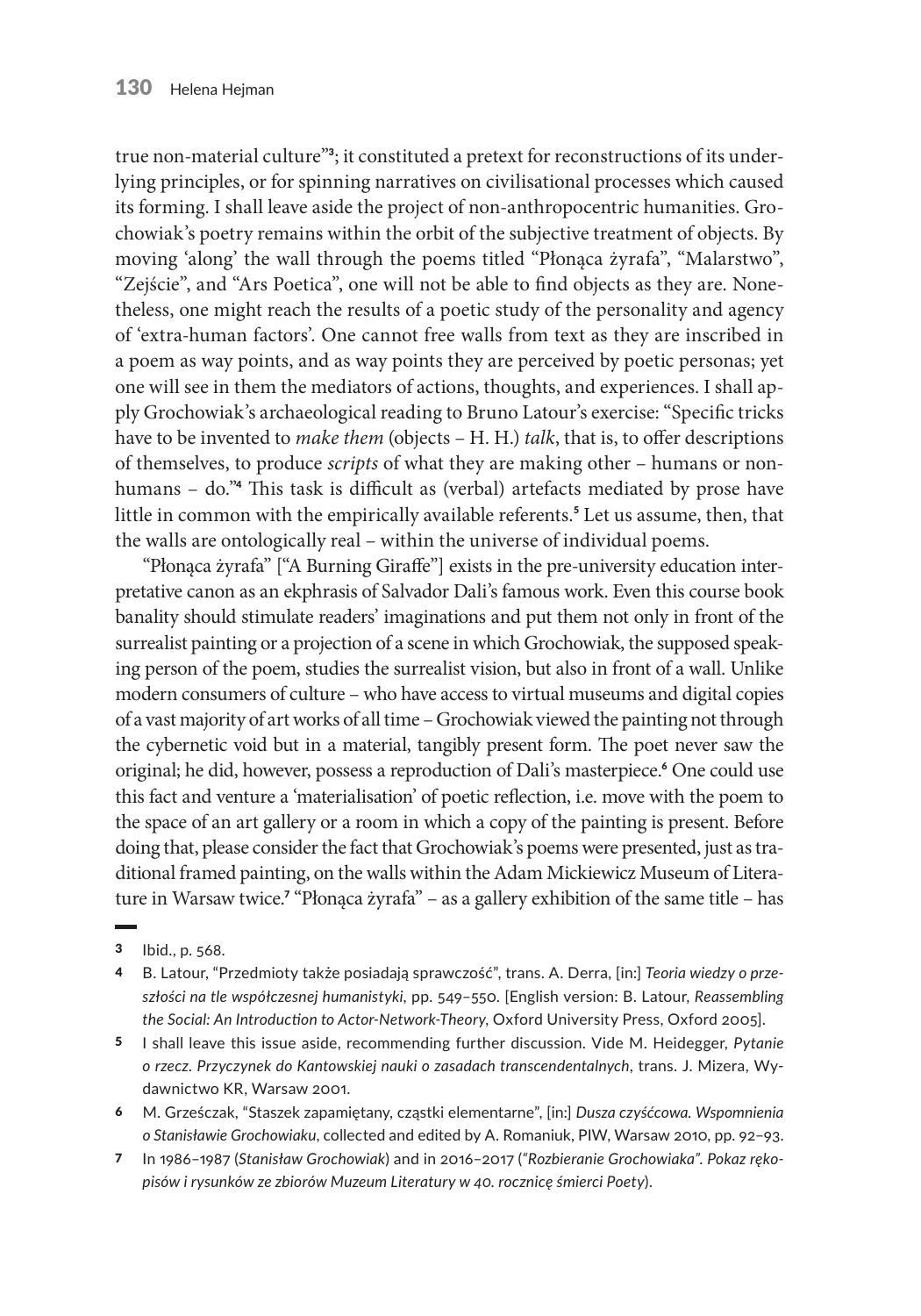a potentially dual representation: a plastic arts representation and a literary one. Both 'versions' appeared within the exhibition domain, which mediated in their reception.

A gallery wall is not neutral, neither is a museum. They both constitute territories into which the presented works are fitted, basically inscribed. Every exhibition applies its own rhetoric, it structures viewers' perception as the distribution of works indicates their importance, chronology, and ideological backgrounds.<sup>8</sup> The structure of a poetic collection is similar – there, too, the progression of works defines the dramatic flow of reception; the contexts of neighbouring poems extract the significance of the central work; there form polyptychs, nooks and crannies, corridors of titles in which readers can find their own niches. Yet, their ritual adventures with the collection, often in an unrealised manner – assuming that they read the poems one by one, as if following "the direction of viewing" – reproduce the route devised by the poet/curator. The semantic empire of a museum or a poem collection appropriates individual works. They demand individuality, an individual approach which would parenthesise the voices of other works. Extracted from the multitude, a work that is special for an individual takes a place in their private spiritual sanctuary.

Once placed within this contextual frame, Grochowiak's "Płonąca żyrafa" reveals a previously unknown face. Most of all, that placement requires readers to trace the instances which affix the poem to the material environment. "The poor structure of human fear,"<sup>9</sup> a line in the first strophoid, does not have to refer one to the anthropomorphic figure in the foreground from Dali's painting, nor does it need to concern the giraffe burning in the background. It raises the association with the structure which is formed in notional and physical terms by the space enclosed within walls, i.e. a museum or a room. The anthropomorphising "poor" epithet reveals a merciful attitude towards human spaces, which are supposed to stabilise existential or cultural identities. Those places offer the pretence of durability and safety; they fulfil the function of storages of humanistic and sociological values; they develop against the fears related to the passage of time, impermanence of artefacts and the human body, and they can subversively contain the unnerving creation of self-awareness, e.g. Dali's painting or its reproduction. The "giraffe oozing smoke so slowly" seems, in this case, a circumlocution of the title of

- 8 "The more aesthetic art is, the easier it is to apply the desired context to it (…). For those specific reasons works of art become elements of planned arrangements; exhibition or museum halls are not only filled with works waiting to be discovered, but their arrangement, the devised route and the meaning conveyed by the architecture are all a system of meaning." M. Popczyk, "Wstęp", [in:] *Muzeum Sztuki. Antologia*, M. Popczyk (ed.), TAiWPN Universitas, Kraków 2005, p. 24. To learn more about the "jostling" of paintings on the wall, vide B. O'Doherty, "Uwagi o przestrzeni galerii", [in:] ibid., pp. 454, 464.
- 9 All fragments of Stanisław Grochowiak's poems are quoted from the National Library edition: S. Grochowiak, *Wybór poezji*, J. Łukasiewicz (ed.), BN I 296, Wydawnictwo Ossolineum, Wrocław 2000.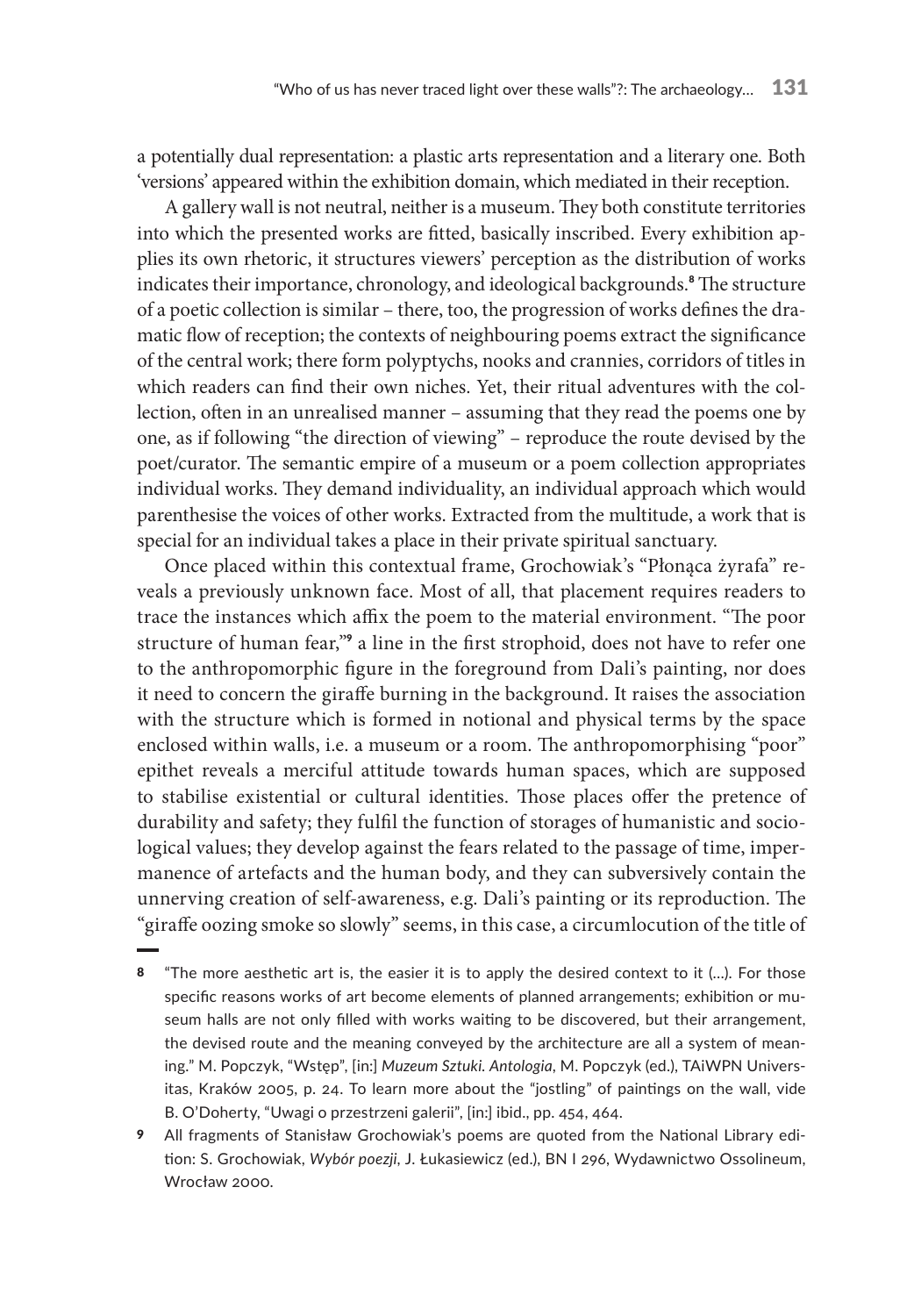the painting, which was placed in a "poor structure", "saving man", i.e. a museum/ room. Yet, instead of obscuring and furnishing the space, it produces a flaw; it constitutes a semantic crack in the storage of works of art and an anarchic damage to the phantasm of a coherent and stable identity.

The second strophoid includes the passage: "Something from that wall of aspirin and sweat." According to Jacek Łukasiewicz, this paradoxical heteromorphic line would be the poetic equivalent of the "shabby structure" of visual works which draw from the Dada tradition,<sup>10</sup> while Anna Filipowicz argued that it resembled a recipe for a peculiar *papier-mâché*." From the wall's perspective, there might not be so much of art, creative matter, or poetic alchemy. If Grochowiak's "Płonąca żyrafa" is not a simple ekphrasis but, rather, an alter ego of Dali's painting, it utilises a method of articulation related to it – one which employs not only the array of painting means, but also an oneiric conceptualisation. The structure of the poem, the words spilled from the poetic persona's sensory gut, and the obtrusively recurring expression "Yes/That's something" all resemble, in fact, the surrealist technique of automatic writing, in which "the (some)thing" hidden deeply in a human being flashes on the surface through words, namely a mark of association.

It seems that the phrase "Something from that wall" could be a response to Bruno Latour's invitation to seek objects which defy cognition and intermediation through speech<sup>12</sup>; in fact, the indefinite pronoun ("something") and the deictic pronoun ("that") cancel each other out, blurring rather than sharpening the image. "Something from that wall" could also be a periphrastic metonymy of a painting viewed during a creative delirium, which becomes perceptively confused with the somatic feverish states of the poetic persona (aspirin and sweat). What is important, though, is not only the supposed image, but the wall itself, an object which is familiar yet foreign (the more time one spends considering it), and which through extended viewing begins to sparkle optical illusions. The wall is only itself as long as human vision slides over it mindlessly. If, however, one looks at that ordinary surface with more inquisitiveness, it appears to be a text, though one apparently recorded in a foreign language, the ideograms of which require anamnestic study. That surface – usually not occupying people's minds as it normally limits the material field of view and delimits enclosed space – becomes the palimpsest of everyday obtrusive observations, as is the case with the almost falling asleep narrator of Marcel Proust's novel, as in Georges Perec's work:

<sup>10</sup> J. Łukasiewicz, *Grochowiak i obrazy*, Wydawnictwo UW, Wrocław 2002, p. 12.

<sup>11</sup> "The material for that «structure» includes objects and substances taken directly out of the repository of everyday life – a mixture of plaster («something from that wall») and aspirin powder mixed using the sweaty binder," A. Filipowicz, *Sztuka mięsa. Somatyczne oblicza poezji*, Wydawnictwo słowo/obraz terytoria, Gdańsk 2013, p. 121.

<sup>12</sup> Vide E. Domańska, *op. cit.*, p. 10.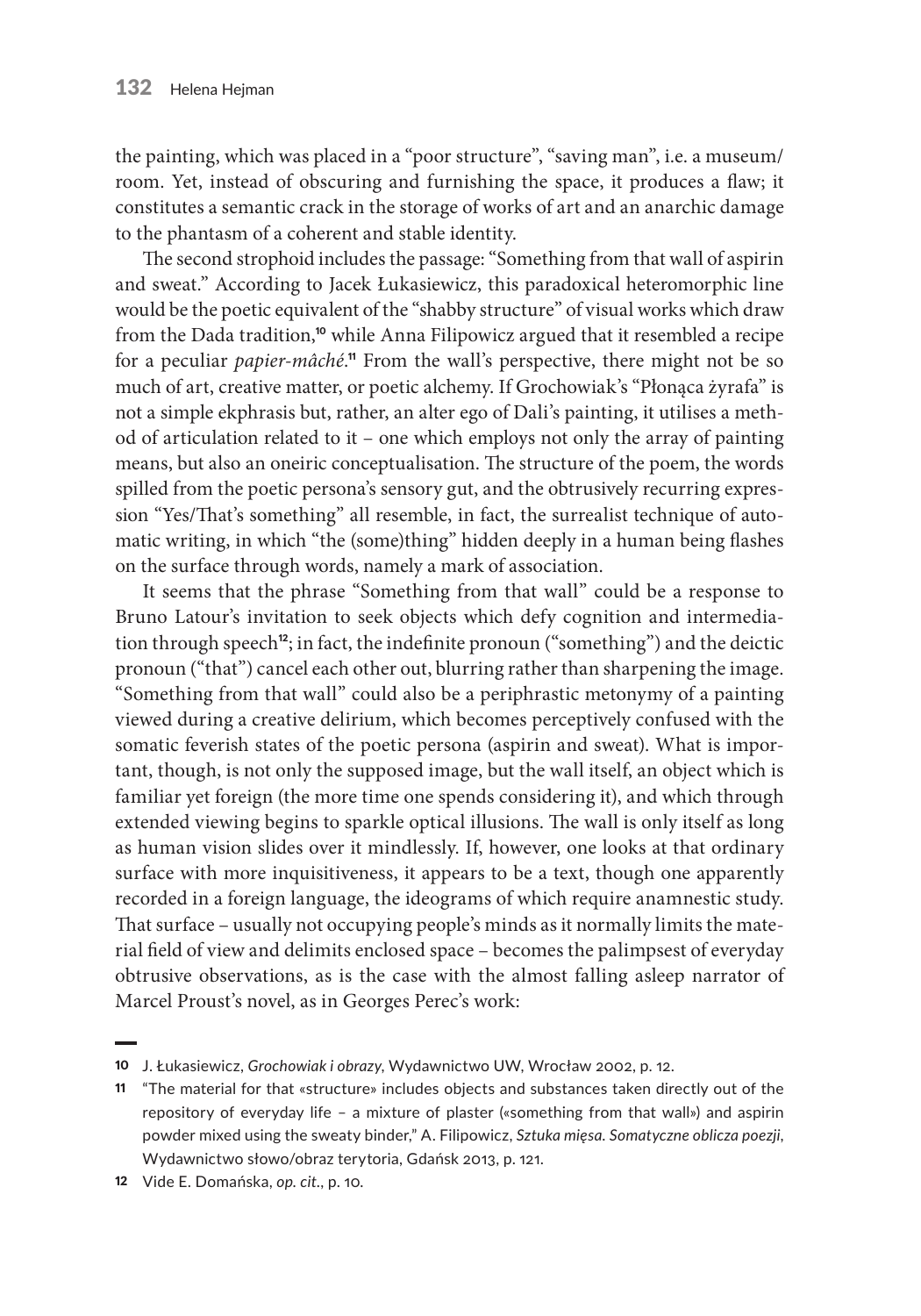You count and you organise the cracks in the ceiling. The conjunction of shadows and stains, and the variations of adjustment and orientation of your gaze, produce effortlessly, slowly, dozens of nasty shapes, fragile coalitions that you are able to grasp only for a fleeting second, fixing them on a name  $(...)$ <sup>13</sup>

The ephemeral associations give meaning not only to the writing method of *écriture automatique*, but also to the plastic arts technique of frottage, discovered for surrealism by Max Ernst and consisting of pencil-copying of mysterious textures of walls, floors, bark, fabric... This paper recording of the "dream of matter", i.e. the abstract arabesques of holes, cracks, dents, and bumps – offers a "meditation/hallucination" potential, provoking the eye to seek out figurative signs and marks, the shapes of which would reveal the hidden inclinations of the imagination.<sup>14</sup> Perhaps this is the extra-utilitarian agency of objects! Is it possible that Dali saw his "Burning Giraffe" on a wall while daydreaming? Did Grochowiak notice the meaning of his anti-giraffe looming on the plane of the ceiling?

The figure of the wall brought to the foreground directs attention to allusions to an enclosed space which resembles a room – that could be a vision of a skull as a bell tower ("What tooth tolls in your empty skull") or, based on the same line, a head which constitutes a projection of the flat of human existence, cluttered with visions, thoughts, recollections, and anxiety. There also appears an outline of the body as a construction:

| Coś co nas czeka        | Something that awaits us     |
|-------------------------|------------------------------|
| Użyteczne i groźne      | Useful and menacing          |
| Jak noga                | Like a leg                   |
| Jak serce               | Like the heart               |
| Jak brzuch i pogrzebacz | Like the stomach and a poker |

The enumerated elements define the somatic and prosthetic (poker as support) structure of a human being. The line "The dark grave of human sky" seems to be the crowning of this vision. If one considers that the "human sky" indicates the centres of exclusive humanity – i.e. the stomach, the head, and (at a different level) a museum – then the "grave" is their opposite, i.e. potential death, the annihilation of the 'institutions' in which a human being places their hopes and which constitute the prosthetics of their naked existence or cultural identity.

<sup>13</sup> G. Perec, *Człowiek, który śpi*, trans. A. Wasilewska, Wydawnictwo Lokator, Kraków 2011, pp. 49–50. [English version: G. Perec, *Things: A Story of the Sixties and A Man Asleep*, David R. Godine, Jaffrey 1990.]

<sup>14</sup> "Know thyself! By turning frottage into an irrational key to equally alogical contents of his own inside, Ernst stood half-way between psychoanalysis and magic," J. Gondowicz, *Trans-Autentyk. Nie-czyste formy Brunona Schulza*, PIW, Warsaw 2014, p. 125.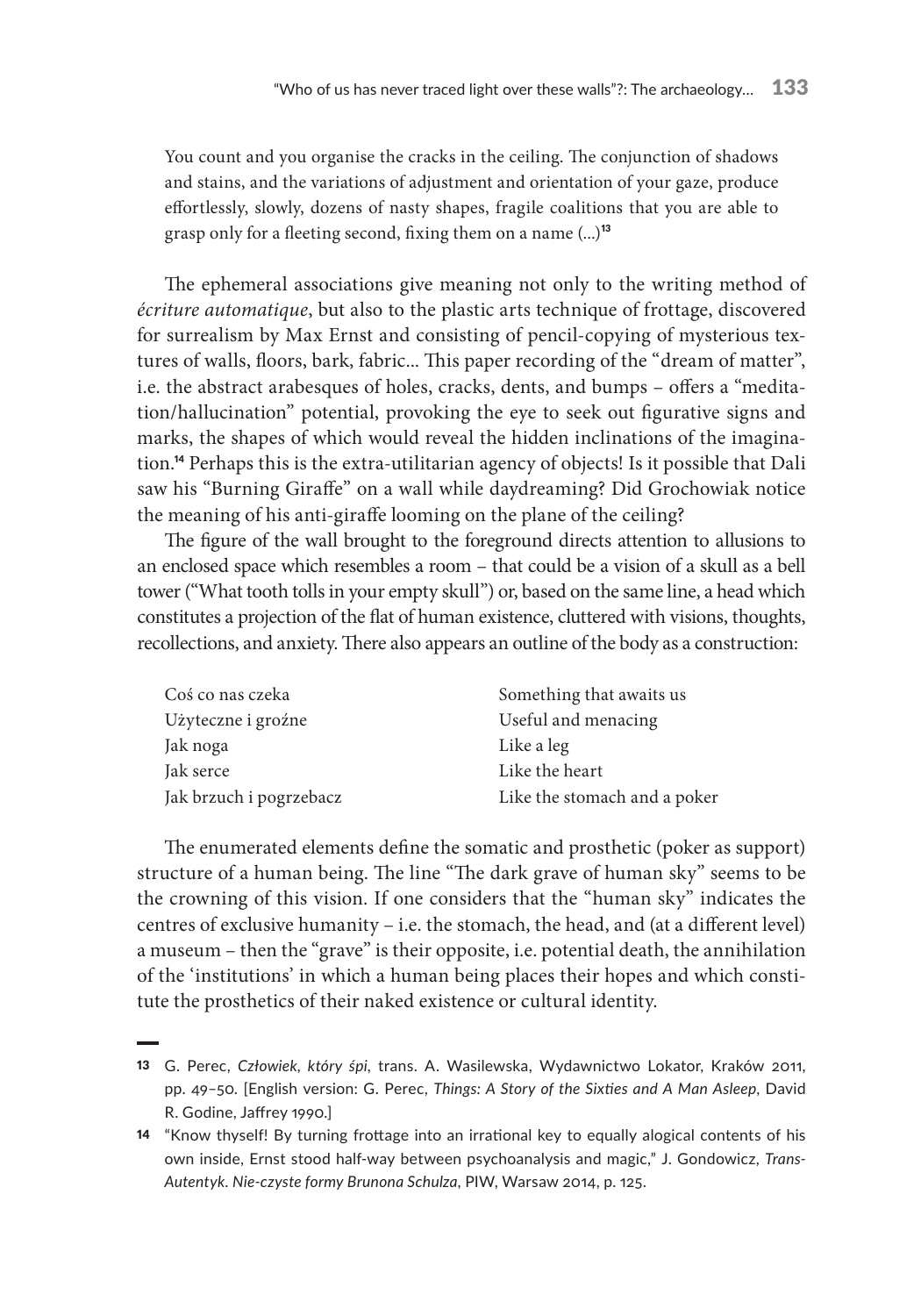The final consequence of the encounter with the wall is a reinterpretation of the "flesh" strophoids of "Płonąca żyrafa":

| Bo życie                          | Because life                        |
|-----------------------------------|-------------------------------------|
| Znaczy:                           | Means:                              |
|                                   |                                     |
| Kupować mięso Ćwiartować mięso    | Buying meat Cutting meat            |
| Zabijać mięso Uwielbiać mięso     | Killing meat Loving meat            |
| Zapładniać mięso Przeklinać mięso | Fertilising meat Cursing meat       |
| Nauczać mięso i grzebać mięso     | Teaching meat and burying meat      |
|                                   |                                     |
| I robić z mięsa I myśleć z mięsem | And make out of meat And thinking   |
| I w imię mięsa Na przekór mięsu   | with meat                           |
| Dla jutra mięsa Dla zguby mięsa   | And in the name of meat Against     |
| Szczególnie szczególnie w obronie | meat                                |
| mięsa                             | For meat's tomorrow For meat's det- |
|                                   | riment                              |
|                                   | Especially especially in defence of |
|                                   | meat                                |

The required cognitive effort consists of rejecting the graphic vision of meat and reading the word declined throughout the two strophoids as a common term of *substance*, *content*, and *meaning*. That procedure seems abstract yet feasible. Grochowiak thought similarly when he wrote about the metaphor – which he referred to as a "flash for the eyes" – that it can be an "interesting structuring of meanings of words into images which we perceive through the eyes of our souls."<sup>15</sup> That which the eye cannot grasp is perceived by the imagination: thus, one sees the 'poor' structure which cannot be itself in its own matter, because *homo symbolicus* demands references from it, transforming material space into a space of references: a museum/ room. Those premises are filled with live "meat", i.e. content, yet not only notional (rhetoric), but also fundamentally material (exhibits, items, tokens, devices, pieces of furniture), which serves pragmatic needs and 'higher level' needs. The phenomenon-based consideration exposes the discursive manipulation with the references of the products of culture, which are treated as commodity, fodder, fetish, propaganda tools, and the focus of adoration or protest. The walls of a museum or the walls of the mind (the skull) enclose a slaughterhouse where the constantly reworked content becomes eventually worn down, burning with the meaning torn out of it.

May the poem titled "Malarstwo", dedicated to Jerzy Stajuda, serve as an argument in the debate about whether it is possible to remove the human element from

<sup>15</sup> S. Grochowiak, "Jedno spojrzenie", *Poezja* 1986, issue 10/11, p. 61.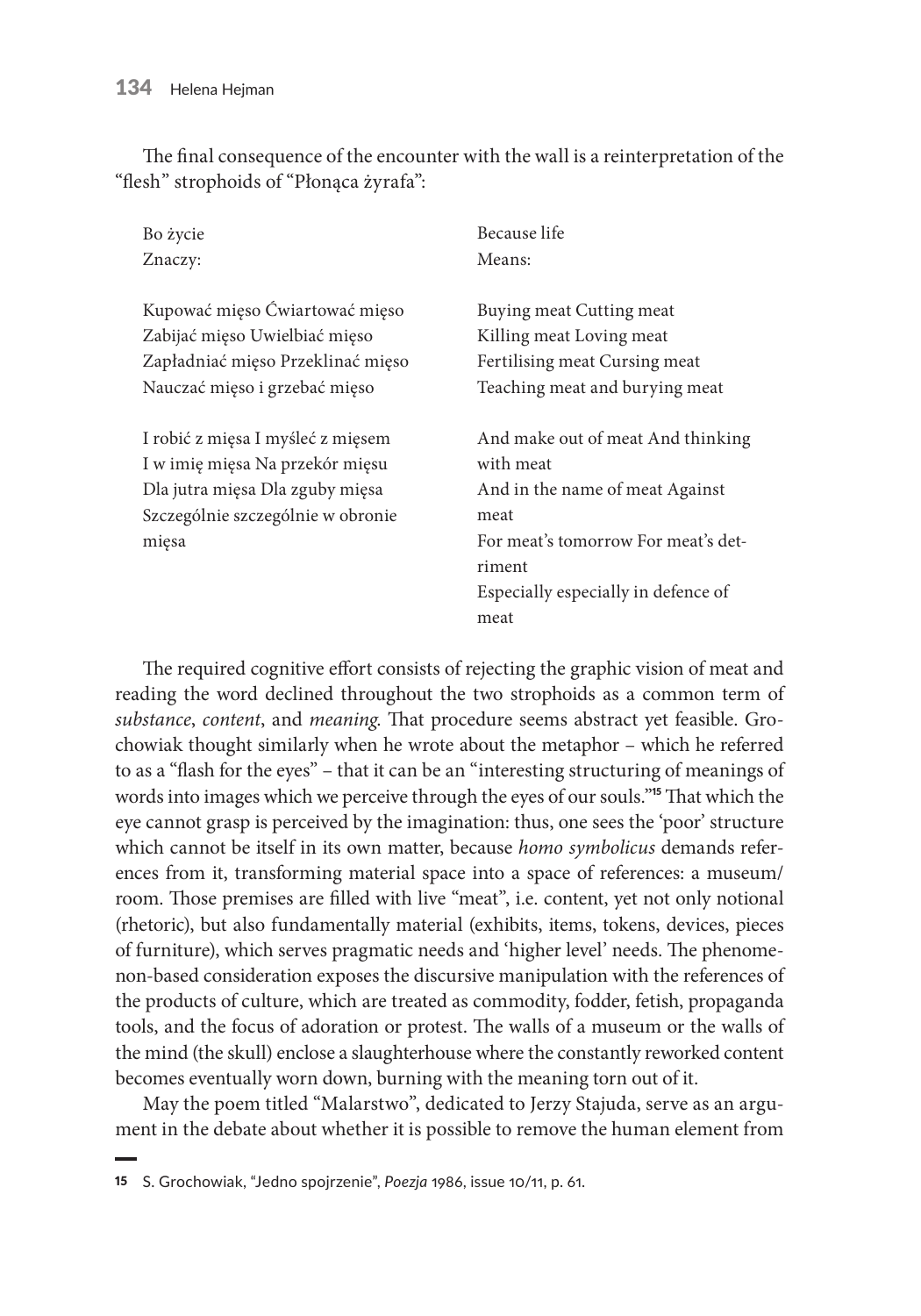the discussions of the material identity of objects.<sup>16</sup> According to Marek Karwala, the poem got into polemics with the works of the representatives of neo-figurative art, who intended to liberate common objects from any literary content and lift the varnish off of textuality from them.<sup>17</sup> The initial strophoids of the poem ironically report on the poetic persona's attitude towards that stream:

| Jest teraz moda w malarstwie mówić | There is now a trend in painting to say  |
|------------------------------------|------------------------------------------|
| Zrobiłem obraz                     | I did a painting                         |
| To jest ładny kawał                | That's a nice joke                       |
| Ściany lub muru albo rzecz wycięta | Walls or brickwork, or an object cut out |
| Z jakichś zbytecznych zielonych    | From some unnecessary green fences       |
| parkanów                           |                                          |

Polish artists who belonged to the neo-figurative art movement proposed a nonartistic approach to their own production, calling it "doing painting", and the objects presented on canvas (e.g. by Grzegorz Moryciński and Barbara Szubińska) were supposed to suffice as the entire content.<sup>18</sup> The carelessness of those authors regarding the symbolic outcomes of their work mocked in the poem exposes the intention behind the modern project of non-anthropocentric humanities: presenting objects as they are, in their realities. A similar intent applied to the principles of Tadeusz Kantor's "poor object" and "lower rank object"; the point was to tear objects from their functional contexts in order to expose their object nature saturated with reality.<sup>19</sup> It would seem that "doing paintings" – or an assemblage made of worn everyday objects, some useless remains, and ownerless fragments of walls – does actually restore the objects' non-human identity. This is why the poem's poetic persona says: "I, too, agree to this." Yet, his consent is only virtual as it is followed by an acquiescent justification: "These are only layers/Of broken walls," and the final enjambment of the strophoid crushes: "Of broken walls/With a purple trunk." The literary metaphor of a recipient of art does consider the intentions of creators; it exposes the futility of their concepts to offer the audience literal images, specific items which do not require interpretation. The following lines prove that language and the artefacts presented under the banner of art are immersed in an a priori mode in the symbolic order, which cannot be lifted even by a straight-forward neutral description:

18 Ibid.

<sup>16</sup> Vide "Rzeczy. Rekonesans antropologiczny (dyskusja)", *Kultura Współczesna* 2008, issue 3, pp. 73–90.

<sup>17</sup> M. Karwala, "Słowo i obraz w poezji Stanisława Grochowiaka", *Annales Academiae Paedagogicae Cracoviensis. Studia Historicolitteraria III* 2003, folia 15, p. 197.

<sup>19</sup> Ewa Domańska considered Kantor's approach as an example of non-anthropocentric practices, *op. cit.*, pp. 19–20.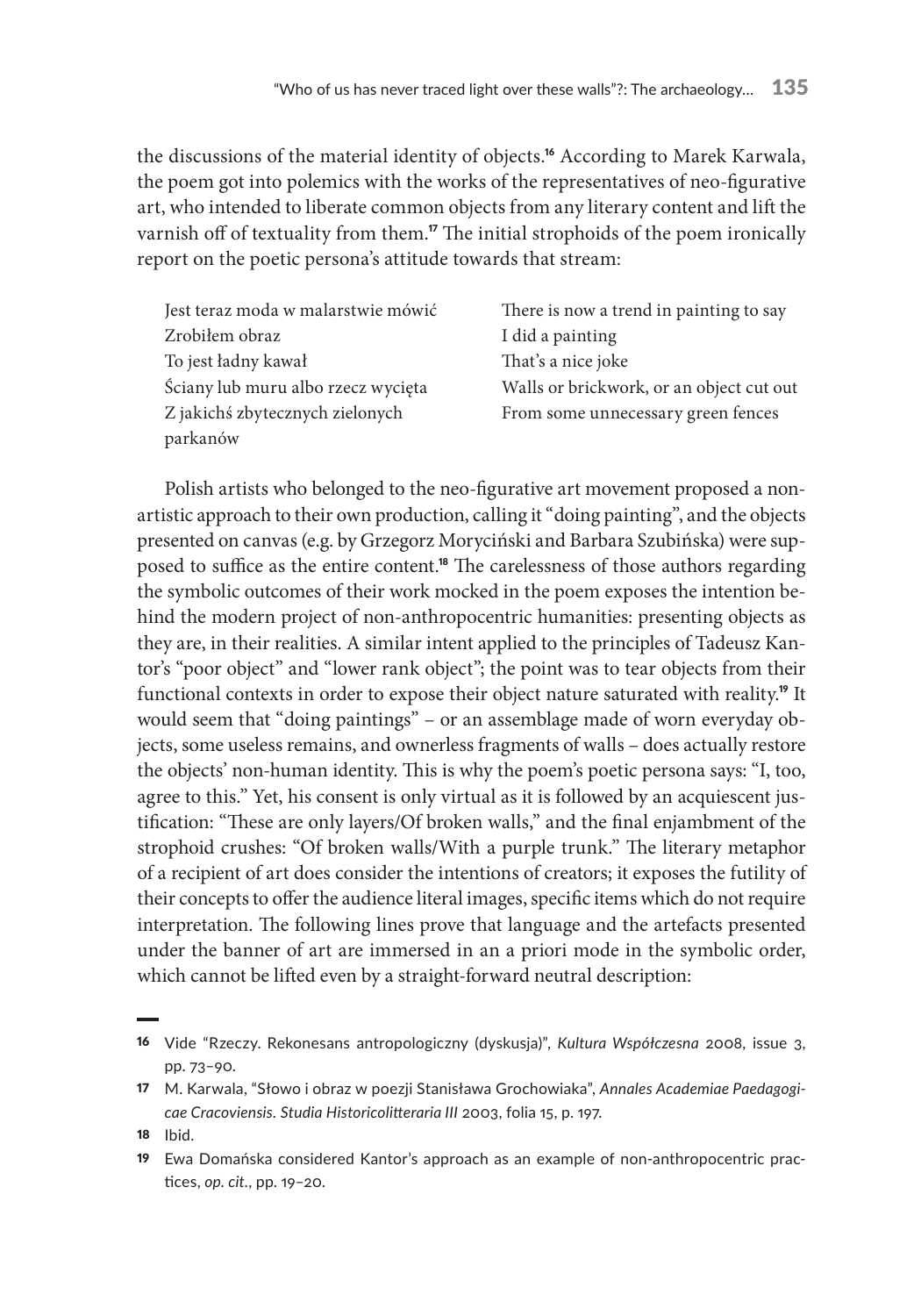| I ja się godzę      | I too agree to that     |
|---------------------|-------------------------|
| To sztachety płotów | Those rails of fences   |
| Deseczki trumien    | The boards of coffins   |
| Grobowców tapety    | The wallpapers of tombs |

Short descriptions which could constitute dull titles for ready-mades become – in poetry – referents to anthropological topics (fence, coffin, and tomb). These descriptive equivalents of a "no name" caption involuntarily pretend to carry the status of a title. Neither words stop at their lexical meanings – i.e. on their silent forms – nor fragments of objects do. Viewers accustomed to the textual nature of objects of plastic arts – suspicious when it comes to "literal" messages – are still going to attempt to 'read' them. The remains of objects stripped of their functionalities are interesting for the imagination due to their individual biographies<sup>20</sup> (even the very selection by artists determines their uniqueness and the personality of works of art, i.e. objects which are not only aesthetic, but also meaningful). And these are, after all, related to human biographies.

| W ścianach z purpury                          | In walls of purple                                                          |
|-----------------------------------------------|-----------------------------------------------------------------------------|
| Mieszkał przecież starzec                     | There lived an old man                                                      |
| O spuchniętej nodze                           | With a swollen leg                                                          |
| W ścianach z żółcienia                        | In walls of yellow                                                          |
| Miotała się złość                             | There tossed the anger                                                      |
| Nierozprawiczonej do śmierci                  | Of a non-devirgined till her death                                          |
| brunetki                                      | brunette                                                                    |
| W ścianach szpitalnych białych do<br>zachwytu | In hospital walls, delightedly white<br>There stood a man naked for fear of |
| Stał człowiek nagi ze strachu przed           | a bomb                                                                      |
| bomba                                         |                                                                             |

A similar 'reconstruction' of life can be found in "Malte" by Rainer Maria Rilke, where the protagonist (at this stage a *flâneur* wandering the streets of Paris) views the remains of the internal wall of a demolished building – with traces of wallpaper, flooring, and with hardly an admirable ornament of a toilet pipe:

But the most unforgettable were the walls themselves. The tenacious life of these rooms had not let itself be stamped out. It was still there, it hung on the remaining

<sup>20</sup> Vide E. Domańska, "Problem rzeczy we współczesnej archeologii", [in:] *Rzeczy i ludzie. Humanistyka wobec materialności*, J. Kowalewski, W. Piasek (eds.), Olsztyn 2008, Wydawnictwo Instytutu Filozofii UWM, pp. 41–43.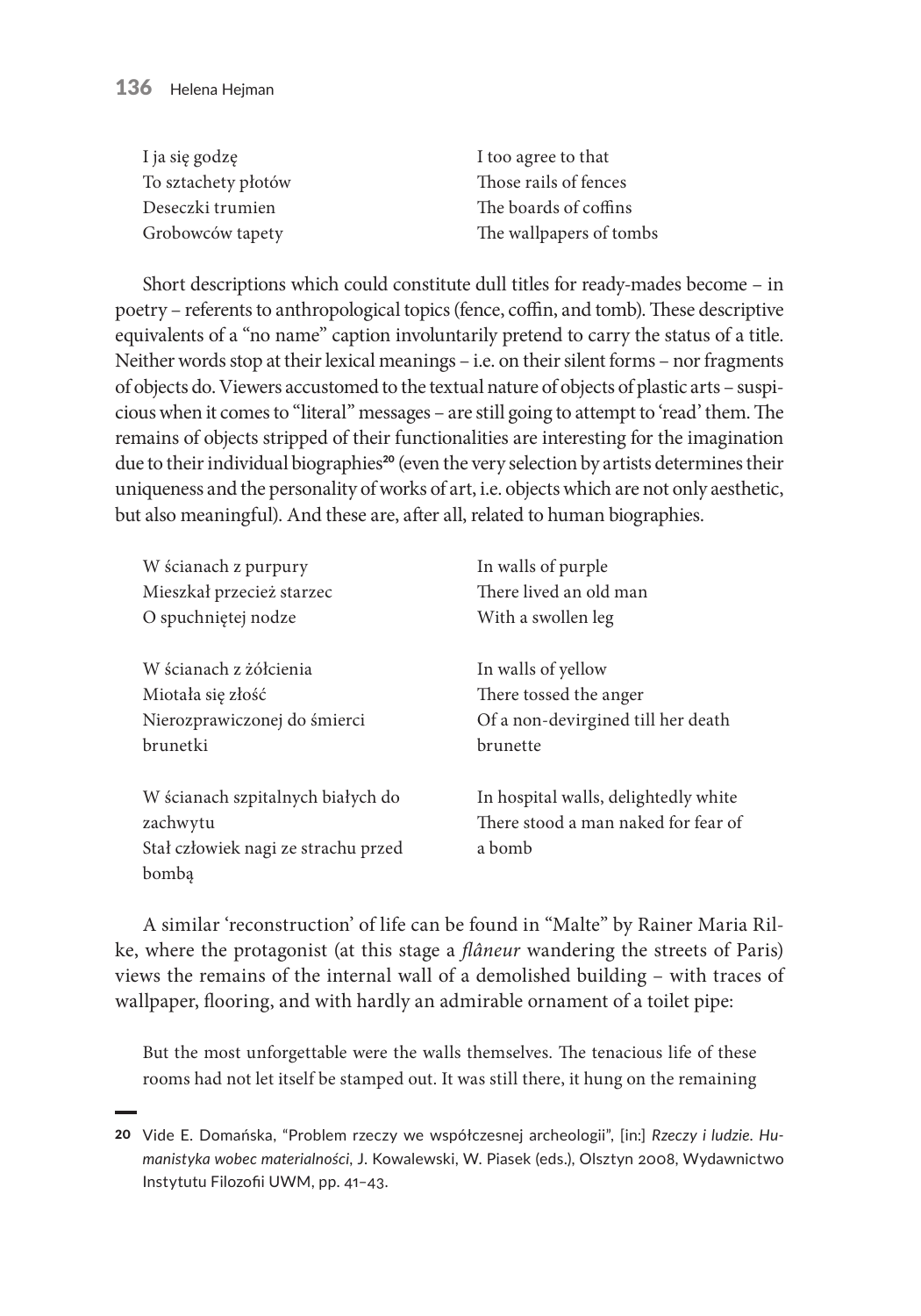mails, it stood on the hand's breadth of floor that was left, if had shriveled into the stubs of the corners, where there was still a little bit of interior space. One could see it in the paint that had slowly, year after year, transformed this space: blue into moldy green, green into gray, and yellow into an old, stale white that putrefying. (...) And from these walls that had been blue, green, and yellow, framed by the trusses of the destroyed inner walls, the air of these lives stood out, the tenacious, sluggish, moldy air that no wind had yet dispersed. There remained the noons and the illnesses and the exhalations of the smoke of years, and the sweat that breaks out in the armpits and makes clothes heavy, and the bad breath of mouths and the oily smell of yeasty feet. In it remained the sharpness of urine and the burning of soot and gray potato odor and the heavy, smooth stink of rancid fat. The sweet, long smell of neglected infants was in it, and the odor of fear from children going off to school, and the sultriness from the beds of pubescent boys.<sup>21</sup>

Houses gutted and stripped to bare walls shamelessly display the "physiognomy" of their structures; those splanchnic-exhibitionist dilapidated residential spaces become – for the most careful of viewers – the most important of logs which contain the soul of the atmosphere of secretion and excretion of the human body. The anthropologically-focused poetic persona of Grochowiak's poem also sees the proof of life sickness in the remains of matter; snapshots of individual stories are composed of a symbolic backdrop of the walls, the colours<sup>22</sup> of which bring to mind the dampness which conditions Hippocratic temperaments, and of a flat as in a photograph of figure, barely defined by any features: age and ailments (an old man with a swollen leg), sex, hair colour, and a psychiatric complex (a non-devirginated brunette), or the object of fear (a bomb). "In walls of purple," red paint resembles blood (*sanguis*) and, as a result, the colour of the room seems to trap the old man in a cage of the somatic experience of his sickness. "In walls of yellow," the colour of the sun – the bright over-presence of which in van Gogh's paintings was sometimes viewed by critics as a symptom of his mental disorders $23$  – amplifies the feverish tension in the room's occupant. Then, the white scene, basically a photograph taken in a museum of modern art (and yet in a hospital) – a naked man as if standing at the order of death, reduced by fear to an anonymous figure, is

<sup>21</sup> R.M. Rilke, *Malte. Pamiętniki Malte-Lauridsa Brigge*, trans. W. Hulewicz, introduction M. Jastrun, 2nd edition, Czytelnik, Warsaw, 1979, pp. 52–53. [English version: R.M. Rilke, *The Notebooks of Malte Laurids Brigge*, Dalkey Archive, 2008] Similar descriptions of the ruins of houses are so common in Polish and international literature that one could devote an entire book to them.

<sup>22</sup> Cf. P. Łuszczykiewicz, *Książę erotyku. O poezji miłosnej Stanisława Grochowiaka*, Oficyna Wydawnicza Latona, Warsaw 1995, pp. 32–34.

<sup>23</sup> M. Rzepińska, *Historia koloru w dziejach malarstwa europejskiego*, Wydawnictwo Literackie, Krakow 1983, pp. 519–520.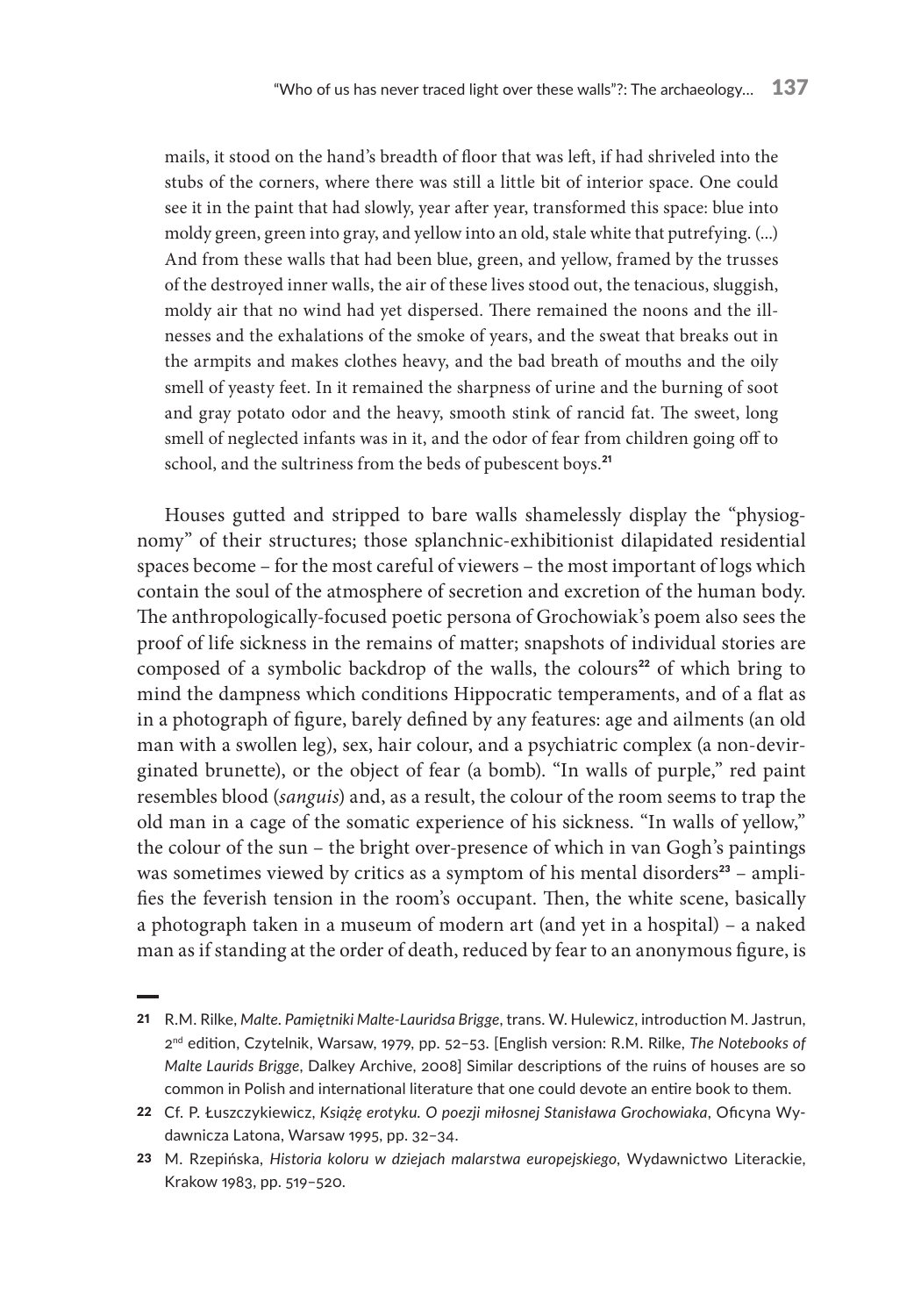actually a philosophical category, a *homo sacer*. The fragment of the wall demands understanding and contemplation, which uncovers a document of an archaeological<sup>24</sup> and biographical<sup>25</sup> value:

| Malarstwo wasze      | Your painting            |
|----------------------|--------------------------|
| $[$                  | []                       |
| Zostanie w czasie    | Will become in time      |
|                      |                          |
| Ogromną pompeją      | A huge pompeii           |
| Gdzie ludzie milczą  | Where people keep silent |
| Jak w popiele dzwony | Like bells in ash        |

Therefore, it is not the objects that are silent – people's stories, whose walls were the witnesses, only waiting to receive a breath of life. Grochowiak's poetic persona does not prompt anything either to biographies, or objects, or even people; "Malarstwo" is a story of mutual agency of human and extra-human factors: an artist extracts an object from a multitude of trash which he (involuntarily?) elevates to the level of art; and the object, in turn, provokes the recipient to read its object/ human identity.

In the poem titled "Zejście", walls define the area of secular *sacrum*, the mine of ego:

| Byle do wiosny                  | All's going to be better in spring      |
|---------------------------------|-----------------------------------------|
| A wiosna?                       | And spring?                             |
| Gdzie ona?                      | Where is it?                            |
| Więc schodzę w siebie po kamien | So I descent into myself on stone steps |
|                                 |                                         |
| Byle do wiosny                  | All's going to be better in spring      |
| A wiosna?                       | And spring?                             |
| Gdzie ona?                      | Where is it?                            |
| Więc schodzę w siebie po        | So I descent into myself on stone       |
| kamiennych stopniach            | steps                                   |

<sup>24</sup> Przemysław Czapliński saw the poem's meaning differently; for him, "Malarstwo" was mainly a pretext for the question about the durability of art. Vide P. Czapliński, "Śmierć albo o znikaniu", [in:] *Lektury Grochowiaka*, T. Mizerkiewicz, A. Stankowska (eds.), Wydawnictwo Poznańskie Studia Polonistyczne, Poznań 1999, p. 188.

<sup>25</sup> A wall – once again as a token of Home – is like that for the poetic persona of *Spojrzenia* by Różewicz, who keeps watch in front of it.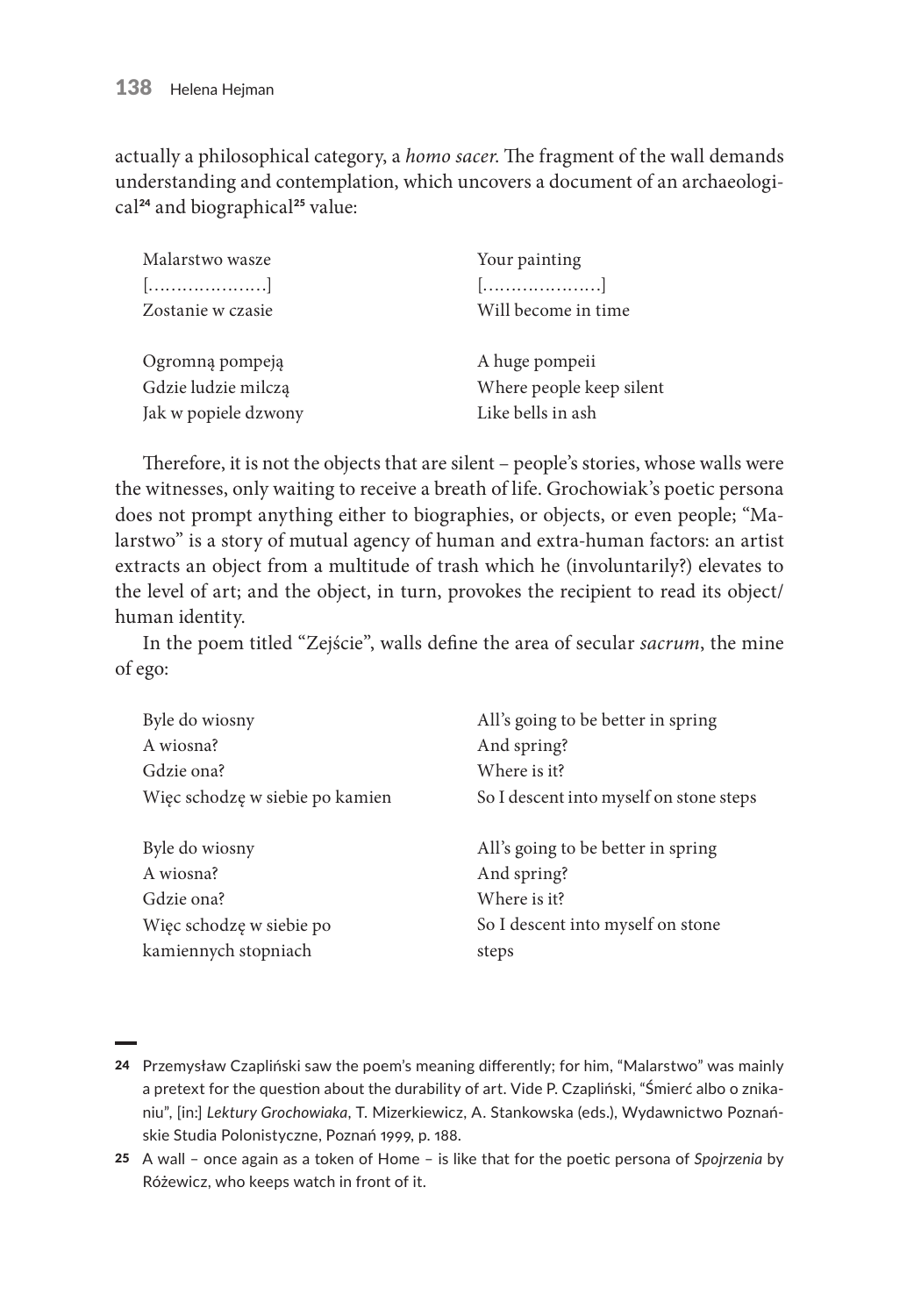Ze soplem w dłoni jak z mieczem lub lampą Której nie zgaszą Podmuchy tych pustek

Kto z nas nie schodzi w kopalnie dzieciństwa? Kto z nas nie błądzi światłem po tych ścianach Gdzie w czarnych rzeźbach węgla kamiennego Pełno odcisków Paproci I zwierząt

Tu ptak wiosenny – z której wiosny? – zastygł Tu pocałunek – nieśmiały czy grzeszny? Tu własna postać Rozpięta w podskoku Do czarnej wiśni na węgielnym drzewie

Byle do wiosny Więc dalej w pokłady Na dno dzieciństwa gdzie nagle – za rogiem Jest tylko echo I szum nietoperzy Jakby ktoś miotał kule czarnej wełny With an icicle in my hand like

a sword or a lamp Which cannot be put out By the gusts of these voids

Who of us has never descended the mines of childhood? Who of us has never traced light over these walls Where in the black sculptures of black coal Full of impressions Of ferns And animals

Here, a spring bird – from which spring? – solidified Here, a kiss – coy or sinful? Here, own figure Stretched in a leap To a black cherry on a coal tree

All's going to be better in spring So off we go, to the beds To the bottom of childhood when suddenly – around the corner There is only echo And the hum of bats As if someone hurled balls of black wool

The poem should be quoted as a whole as the wall of the archetype mine becomes in it the canvas of an expansive archaeological narrative, tracing the sources of own and universal stories inscribed on the walls of existence, as well as a record of psychosomatic introspections. The (self-)probing of the poetic persona hibernated in wait for spring also fulfils the script of a childhood experience, which corresponds to the concept of oneiric home, i.e. a pattern of human psyche ("I descent into myself on stone steps"). Gaston Bachelard once wrote: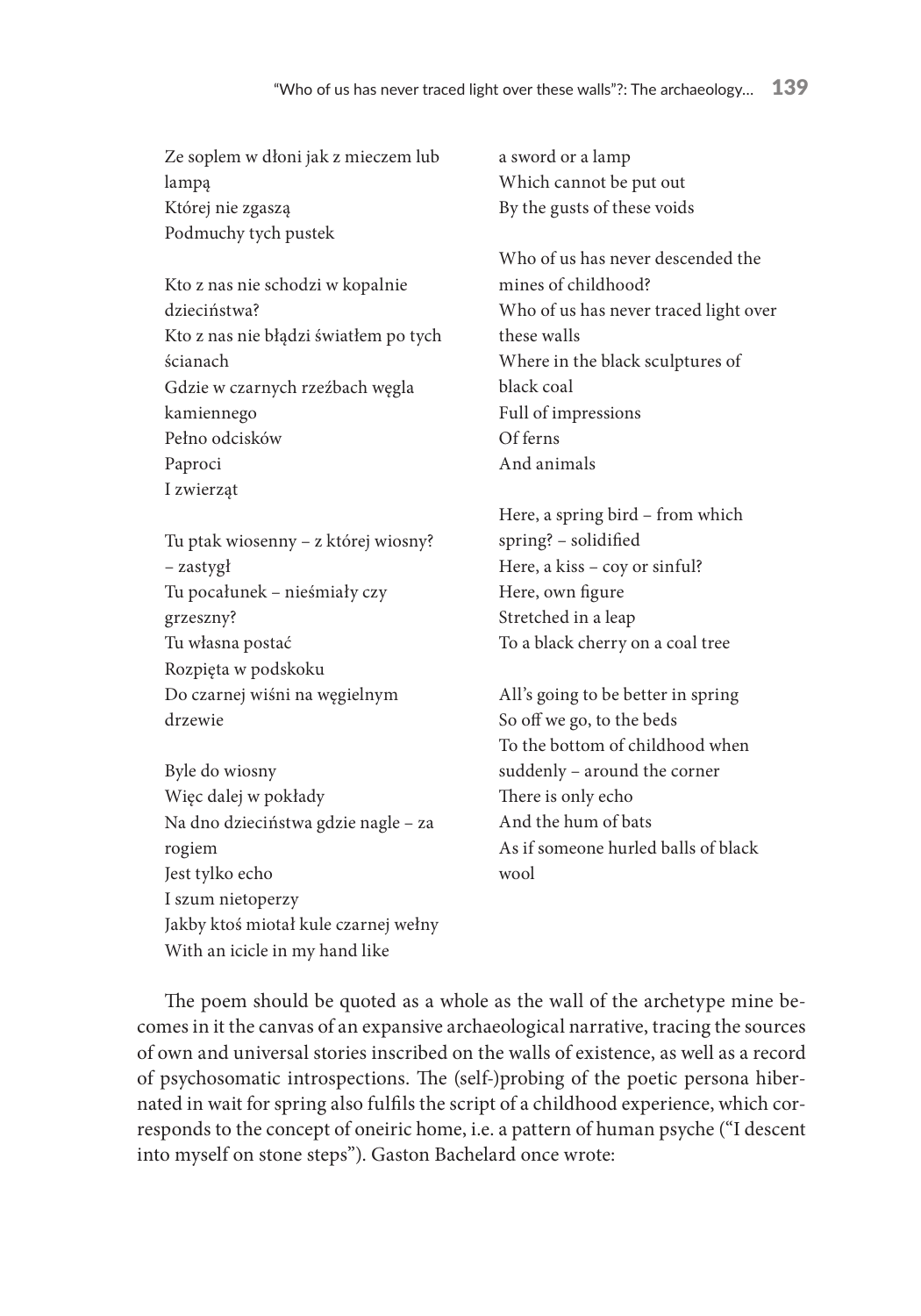If alone, in reverie, at a home which carries the marks of depth, we descend narrow dark stairs winding sharply about a stone pillar, we soon feel that **it is descent into the past**. (...) To descend in reverie into the world of depths (...) – that means to both descend into ourselves."<sup>26</sup>

Traces of memories have been immortalised in coal, a stone-like organic material. If one remembers that coal is the chemical building block of all living organisms, they are going to notice the ambiguity of the mine to which the poetic persona ventures – it carries the trademarks of a rock recess and the gut depths of the human body. Therefore, Grochowiak's poetic persona can be imagined as the explorer of beds of a prehistoric cave, of own memories and of identity imprinted in the body. The first one extracts from the darkness of oblivion the fossils of organic life (plants and animals). The second one penetrates one's own biography, trying to reconstruct the chronology and the context of the images imprinted in it, i.e. of a bird, a kiss, and a leap. Finally, the third one fulfils a journey to the somatic basis of one's own existence; it chooses a path of regression to the bottom of childhood, a projection of an empty womb, outside of which there is only the lack of the human being – non-existence or pre-existence. The psychosomatic walls of human existence carry the biological (pre)history of animate creatures, among which a human being is only one possibility of evolution. At the same time, the poem elevates the rank of a fleeting moment – seemingly meaningless moments which do, however, become stored in the unconscious (psycho-corporeal<sup>27</sup>) in order to be able to speak during an oneiric referential journey. The material of the somatic walls does not appear to be a prison of the soul; to the contrary – a personally (though this is not an evaluative adjective) considered human body annexing and consolidating existential experiences constituting the truest *liber vitae*. The archaeology of "Zejście" offers a pretext for yet another story, i.e. one about what objects mean to us, what we say about them, and what truths about us they reveal. A cherry appears in the poem. A cherry with which, mind you, Jolanta Brach-Czaina's *Szczeliny istnienia* begins. That small fruit reveals its phenomenological uniqueness: "Shiny. Ripe. Filled with juice. The skin is tight and sparky. Bright red. Thick brown. Unnerving mirrors of blackness."<sup>28</sup> It constitutes something existentially concrete, which encourages one

27 Psychoanalysis is, in fact, a philosophy of "thinking through the body" – vide M. Bakke, *Ciało otwarte. Filozoficzne reinterpretacje kulturowych wizji cielesności*, Wydawnictwo Naukowe Instytutu Filozofii UAM, Poznań 2000, p. 15. For a commentary regarding the continuity of the psyche, vide: J.-L. Nancy, *Corpus*, trans. M. Kwietniewska, Wydawnictwo słowo/obraz terytoria, Gdańsk 2002.

28 J. Brach-Czaina, *Szczeliny istnienia*, Wydawnictwo eFKa, Kraków 1999, p. 8.

<sup>26</sup> G. Bachelard*,* "Dom rodzinny i dom oniryczny", [in:] idem., *Wyobraźnia poetycka. Wybór pism*, trans. H. Chudak, A. Tatarkiewicz, selection H. Chudak, foreword J. Błoński, PIW, Warsaw 1975, pp. 326–327.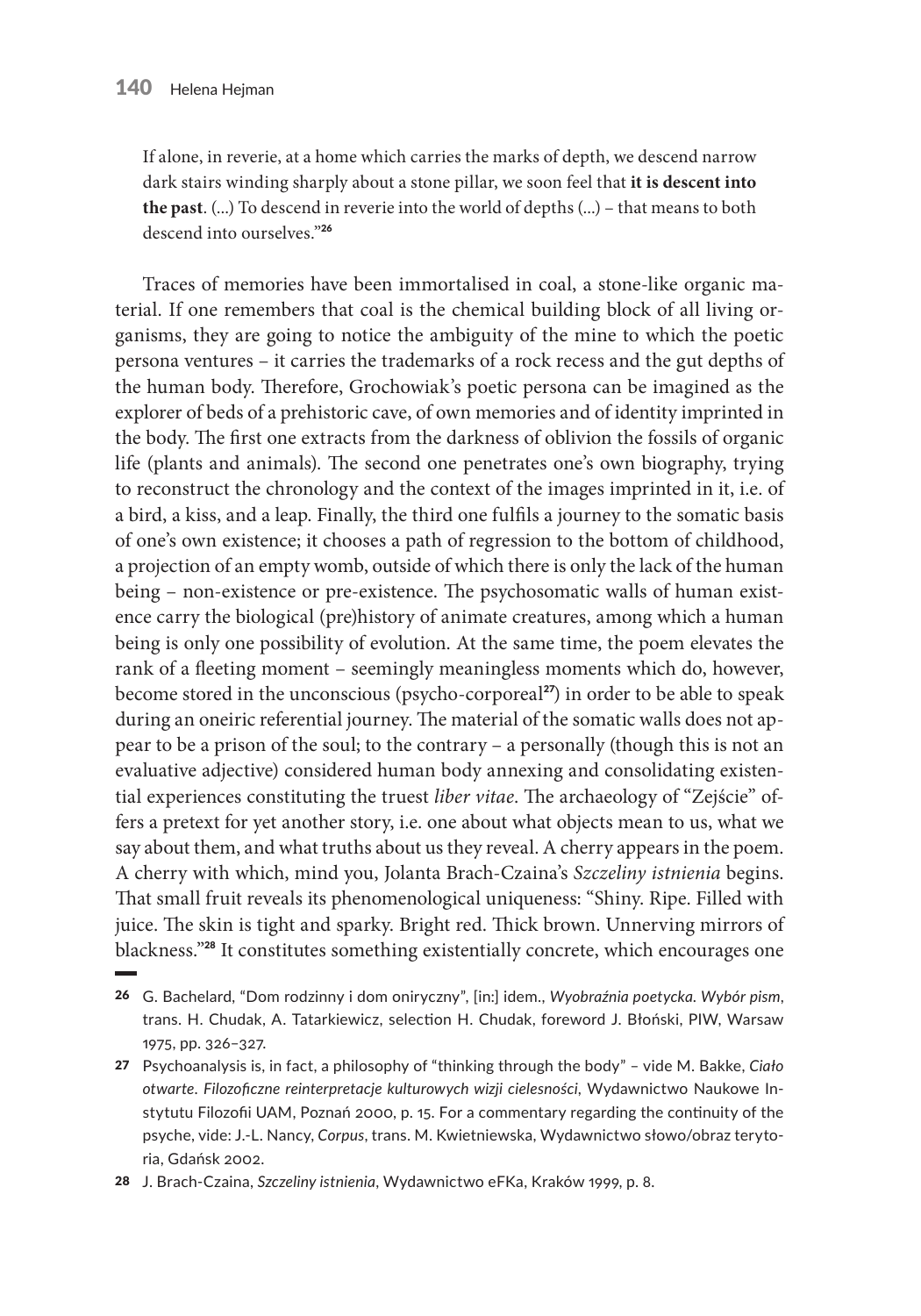to uncover the sensory mysteries of existence, and it convinces one that the thought about the existence of an item<sup>29</sup> "breaks the silence of existence and appeals to our understanding."30 There is also a tree; moreover, a coal tree. Even if one was to omit its archetypal connotations<sup>31</sup>, it still conveys a stabilising identity of the role it plays in the world of human material culture.

Finally, I shall say a few words about "Ars poetica". Within this poem one can easily recognise the metaphor of an occupied room endowed with personality, a room of poetic art:

| Oto wiesz na pewno: za twoją kotarą  | Here is surely a poem: behind your |
|--------------------------------------|------------------------------------|
| Jest tylko ściana, nie ma Poloniuszy | curtain                            |
|                                      | There is only a wall, there is no  |
|                                      | Polonius                           |
|                                      |                                    |

The vision of enclosure, a prison, and stagnation gives way to the metaphor of a safe refuge, which evokes trust in the stoic durability of the poetic world of values inhabited by the persona and their objects (tools of creative work). As Olsen argued:

Things are normally in place, at least enough for them to make our existence predictable and secure. When we wake up tomorrow, the bed, room, and house are still there. So are our private belongings (...) They constitute our incontestable acquisition. We do not wake up to a completely new world every morning, having to start all over again from scratch.<sup>32</sup>

Thus, an object is the culture-forming node which collects, connects, and endures while intertwining in itself the qualities of time and space.<sup>33</sup> A wander down the route of the wall through Grochowiak's poems resembles a journey in time – not because it leads through archaeology, art history, and the layering of ahistorical universal biographies towards the nooks of the recollections of the origins. It also presents, within a linear order (from 'poor structures' to 'only the wall'), the evolution of poetic illuminations, fears, imagination-based fixations, moving towards a consoling stabilisation which is guaranteed by an object – the wall.

<sup>29</sup> Brach-Czaina focused on objects endowed with agency as these draw people's attention. "Items are beings which have lost their anonymity," ibid., pp. 12–13.

<sup>30</sup> Ibid., p. 8.

<sup>31</sup> Vide G. Bachelard, *op. cit.*, pp. 320–321.

<sup>32</sup> B. Olsen, *W obronie rzeczy. Archeologia i ontologia przedmiotów*, trans. B. Shallcross, IBL PAN, Warsaw 2013, p. 242.

<sup>33</sup> B. Olsen, *Kultura materialna po tekście*, p. 588.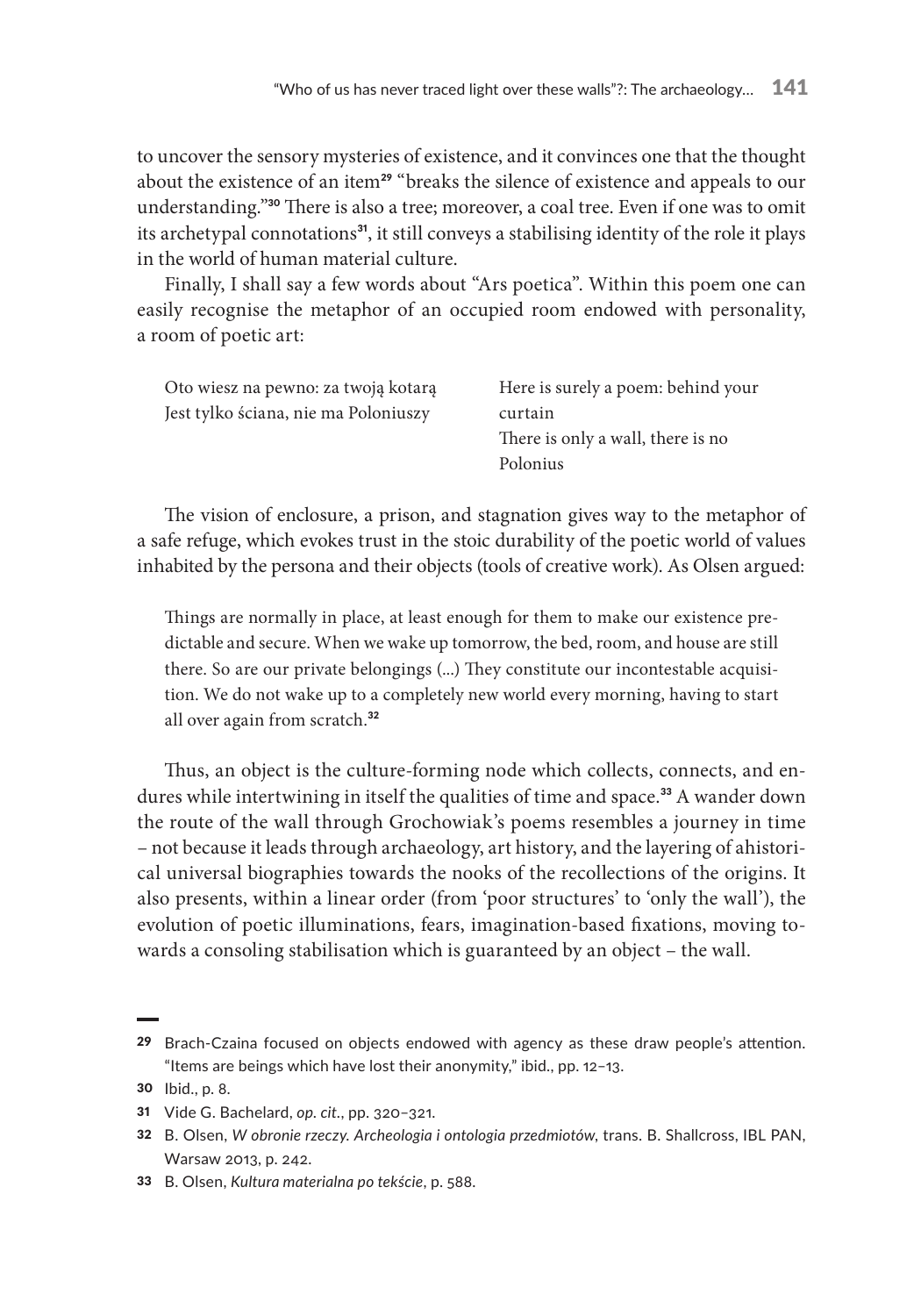#### **Bibliography**

- Bachelard Gaston, "Dom rodzinny i dom oniryczny", [in:] Gaston Bachelard, *Wyobraźnia poetycka. Wybór pism*, trans. Henryk Chudak, Anna Tatarkiewicz, selection Henryk Chudak, foreword Jan Błoński, PIW, Warsaw 1975, pp. 301–330.
- Bakke Monika, *Ciało otwarte. Filozoficzne reinterpretacje kulturowych wizji cielesności*, Wydawnictwo Naukowe Instytutu Filozofii UAM, Poznań 2000.
- Brach-Czaina Jolanta, *Szczeliny istnienia*, Wydawnictwo eFKa, Kraków 1999.
- Czapliński Przemysław, "Śmierć albo o znikaniu", [in:] *Lektury Grochowiaka*, T. Mizerkiewicz, A. Stankowska (eds.), Wydawnictwo Poznańskie Studia Polonistyczne, Poznań 1999.
- Domańska Ewa, "Humanistyka nie-antropocentryczna a studia nad rzeczami", *Kultura Współczesna* 2008, issue 3, pp. 9–21.
- Domańska Ewa, "Problem rzeczy we współczesnej archeologii", [in:] *Rzeczy i ludzie. Humanistyka wobec materialności*, Jacek Kowalewski, Wojciech Piasek (eds.), Olsztyn 2008, Wydawnictwo Instytutu Filozofii UWM, pp. 41–43.
- Filipowicz Anna, *Sztuka mięsa. Somatyczne oblicza poezji*, Wydawnictwo słowo/ obraz terytoria, Gdańsk 2013.
- Gondowicz Jan, *Trans-Autentyk. Nie-czyste formy Brunona Schulza*, PIW, Warsaw 2014.
- Grochowiak Stanisław, "Jedno spojrzenie", *Poezja* 1986, issue 10/11, pp. 60–62.
- Grochowiak Stanisław, *Wybór poezji*, Jacek Łukasiewicz (ed.), BN I 296, Wydawnictwo Ossolineum, Wrocław 2000.
- Grześczak Marian, "Staszek zapamiętany, cząstki elementarne", [in:] *Dusza czyśćcowa. Wspomnienia o Stanisławie Grochowiaku*, collected and edited by Anna Romaniuk, PIW, Warsaw 2010, pp. 89–99.
- Heidegger Martin, *Pytanie o rzecz. Przyczynek do Kantowskiej nauki o zasadach transcendentalnych*, trans. Janusz Mizera, Wydawnictwo KR, Warsaw 2001.
- Karwala Marek, "Słowo i obraz w poezji Stanisława Grochowiaka", *Annales Academiae Paedagogicae Cracoviensis. Studia Historicolitteraria III* 2003, folia 15, pp. 191–199.
- Latour Bruno, "Przedmioty także posiadają sprawczość", trans. Aleksandra Derra, [in:] *Teoria wiedzy o przeszłości na tle współczesnej humanistyki*, Ewa Domańska (ed.), Wydawnictwo Poznańskie, Poznań 2010, pp. 525–560.
- Łukasiewicz Jacek, *Grochowiak i obrazy*, Wydawnictwo UW, Wrocław 2002.
- Łuszczykiewicz Piotr, *Książę erotyku. O poezji miłosnej Stanisława Grochowiaka*, Oficyna Wydawnicza Latona, Warsaw 1995.
- Nancy Jean-Luc, *Corpus*, trans. Małgorzata Kwietniewska, Wydawnictwo słowo/ obraz terytoria, Gdańsk 2002.
- O'Doherty Brian, *Uwagi o przestrzeni galerii*, trans. Aneta Szyłak, [in:] *Muzeum Sztuki. Antologia*, Maria Popczyk (ed.), TAiWPN Universitas, Kraków 2005, pp. 451–466.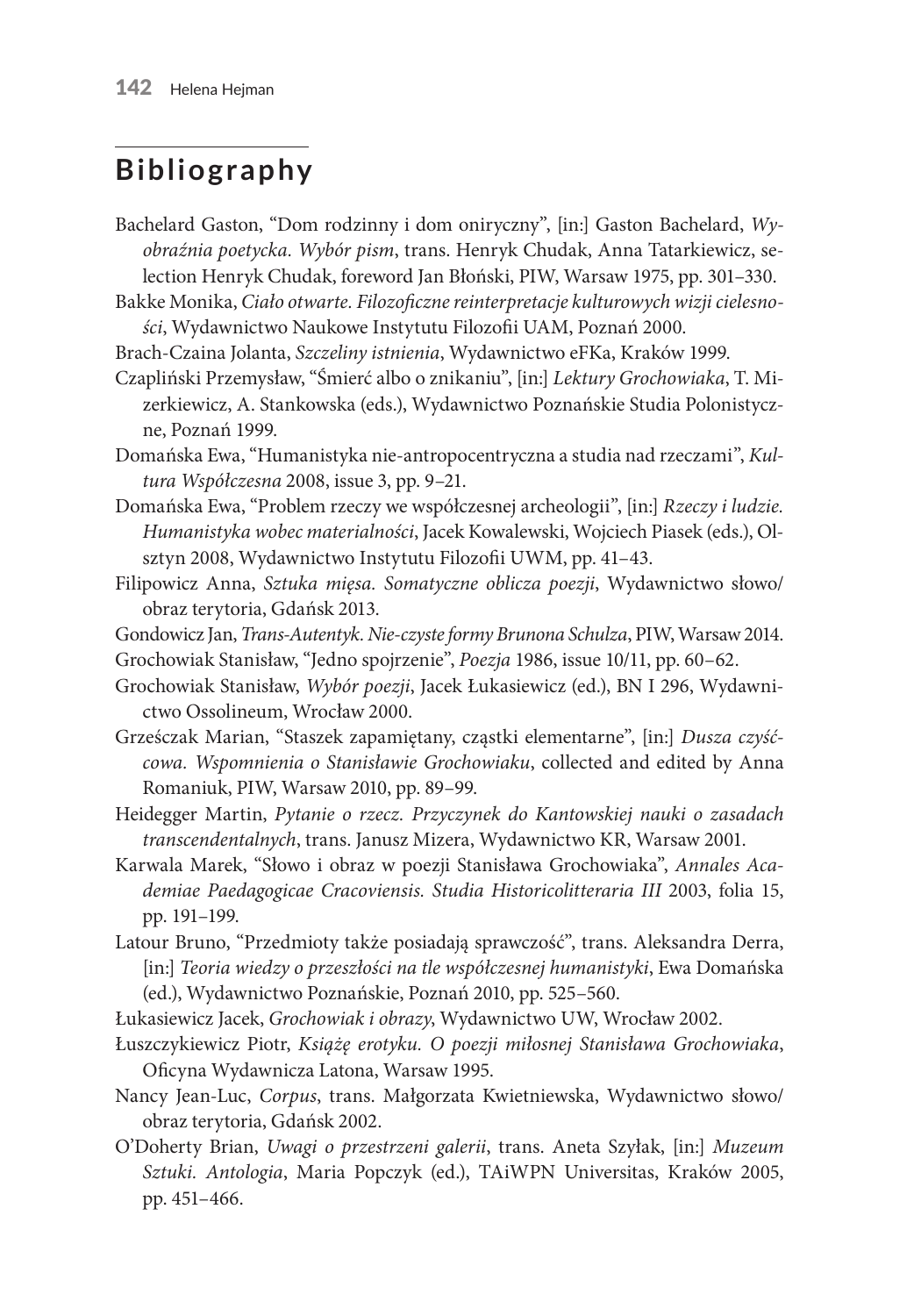- Olsen Bjørnan, "Kultura materialna po tekście", trans. Paweł Stachura, [in:] *Teoria wiedzy o przeszłości na tle współczesnej humanistyki*, Ewa Domańska (ed.), Wydawnictwo Poznańskie, Poznań 2010, pp. 561–592.
- Olsen Bjørnan, *W obronie rzeczy. Archeologia i ontologia przedmiotów*, trans. Bożena Shallcross, IBL PAN, Warsaw 2013.
- Perec Georges, *Człowiek, który śpi*, trans. Anna Wasilewska, Wydawnictwo Lokator, Krakow 2011.
- Popczyk Maria, "Wstęp", [in:] *Muzeum Sztuki. Antologia*, Maria Popczyk (ed.), TAiWPN Universitas, Kraków 2005, pp. 5–42.
- Rilke Rainer Maria, *Malte. Pamiętniki Malte-Lauridsa Brigge*, trans. Witold Hulewicz, introduction Mieczysław Jastrun, 2nd edition, Czytelnik, Warsaw 1979.
- "Rzeczy. Rekonesans antropologiczny (dyskusja)", *Kultura Współczesna* 2008, issue 3, pp. 73–90.
- Rzepińska Maria, *Historia koloru w dziejach malarstwa europejskiego*, Wydawnictwo Literackie, Kraków 1983.

Helena Hejman

### **"Kto z nas nie błądzi światłem po tych ścianach", czyli archeologia wierszy Stanisława Grochowiaka**

*Streszczenie*

W prozaicznej ścianie, transparentnym elemencie scenerii życia, wiersze Stanisława Grochowiaka pozwalają odkryć konkret egzystencjalny, materię obdarzoną niesamowitym potencjałem hipnagogicznym, kronikę "przedmiotowości". Ściana w imaginarium poety stanowi zarówno obiekt empiryczny, jak i fenomen, wykraczający poza ontologię materii, co warunkuje jej semantyczną płynność: raz przypomina antropologiczny dokument (miejsce inskrypcji kulturowej/biograficznej), kiedy indziej – substrat surrealistycznej wizji lub tworzywo artefaktu; może jawić się granicą strefy psychicznego komfortu bądź unaoczniać wewnątrzcielesną płaszczyznę, którą – niczym ściany prehistorycznych jaskiń – pokrywają archetypowe obrazy z epoki dzieciństwa (ludzkości). Szkic ten, zainspirowany kontekstami z pola historii sztuki, psychoanalizy oraz zwrotu ku rzeczom, jest próbą rozpoznania znaczeń koncentrujących się "na ścianie" w utworach: "Płonąca żyrafa", "Malarstwo", "Zejście" i "Ars Poetica".

**Słowa kluczowe:** zwrot ku rzeczom, konkret egzystencjalny, inskrypcja